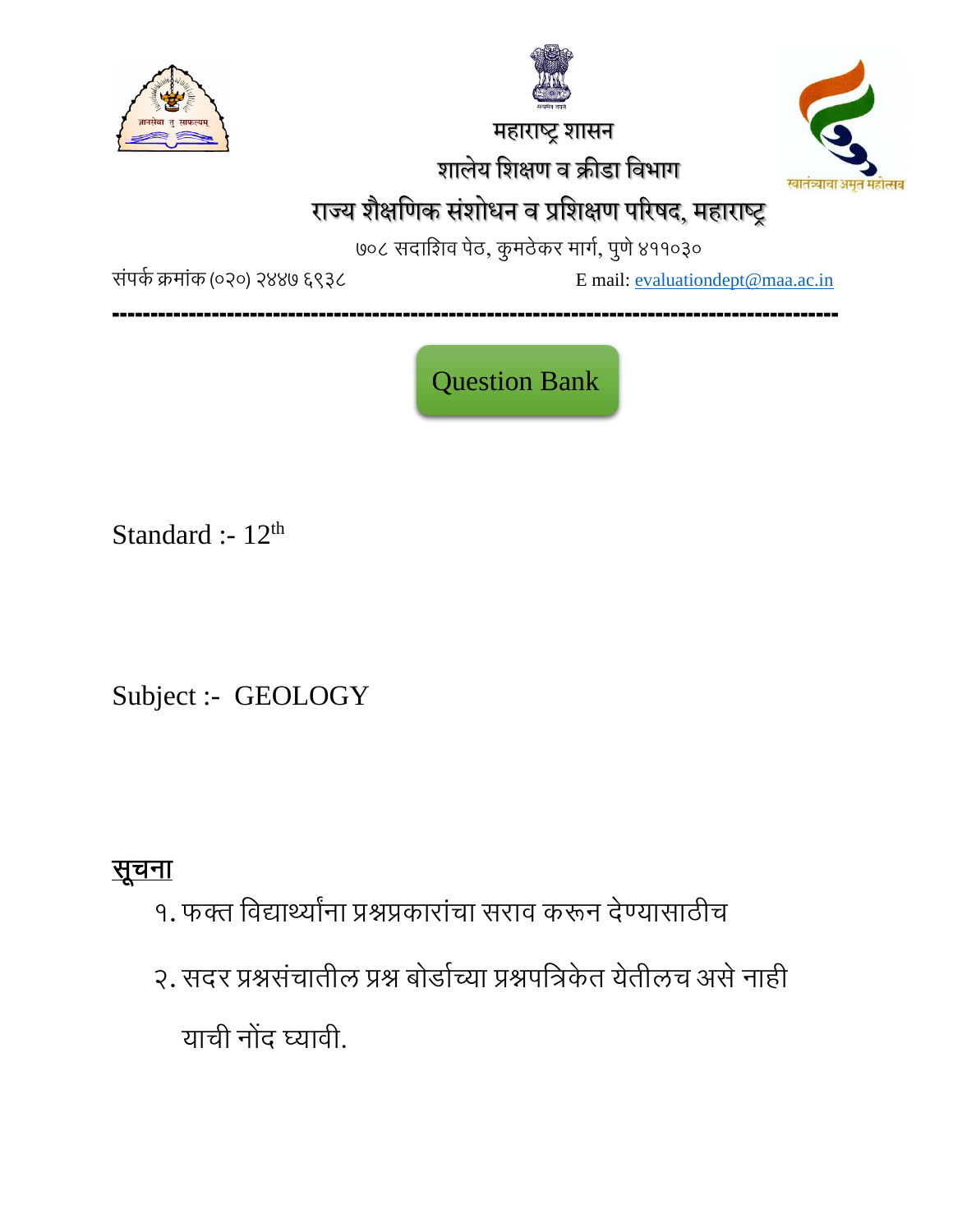# **STD 12 -2021**

# **QUESTION BANK**

## **(Note- Students must practice answering the Questions given in the Exercise, at the end of every Chapter, in the Text- Book)**

## **CHAPTER- 1**

## **THE DYNAMIC EARTH**

## **SECTION- B**

Attempt **any EIGHT** of the following questions:- (2 Marks each.)

1. Write a short note on core of the Earth.

- 2. Distinguish between continental crust and oceanic crust (2 points).
- 3. What is lithosphere?
- 4. What is asthenosphere?
- 5. Enlist two evidences that support continental drift theory.
- 6. Explain divergent plate boundaries.
- 7. Describe convergent plate boundaries.
- 8. What are Transform fault boundaries?
- 9. How are fold mountains formed? Give an example.
- 10. Himalayas & Sahayadris are two different types of mountains. Give reasons.

#### **SECTION- C**

Attempt **any EIGHT** of the following questions:- (3 Marks each)

1. What are plates? Explain convergent plate boundaries.

- 2. Describe the term 'plates'. Explain Transform fault boundaries giving an example.
- 3. What is a plate? Explain divergent plate boundaries.
- 4. Enumerate the evidences used in support of continental drift hypothesis.
- 5. Name and give examples of different classes of plate boundaries.
- 6. Describe divergent plate boundaries with a suitable example.
- 7. Write a note on transform fault boundaries giving an example.
- 8. Explain the formation of volcanic mountains. Give an example.
- 9. Name and give examples of any three types of mountains.
- 10. What are fault-block mountains? Give a suitable example.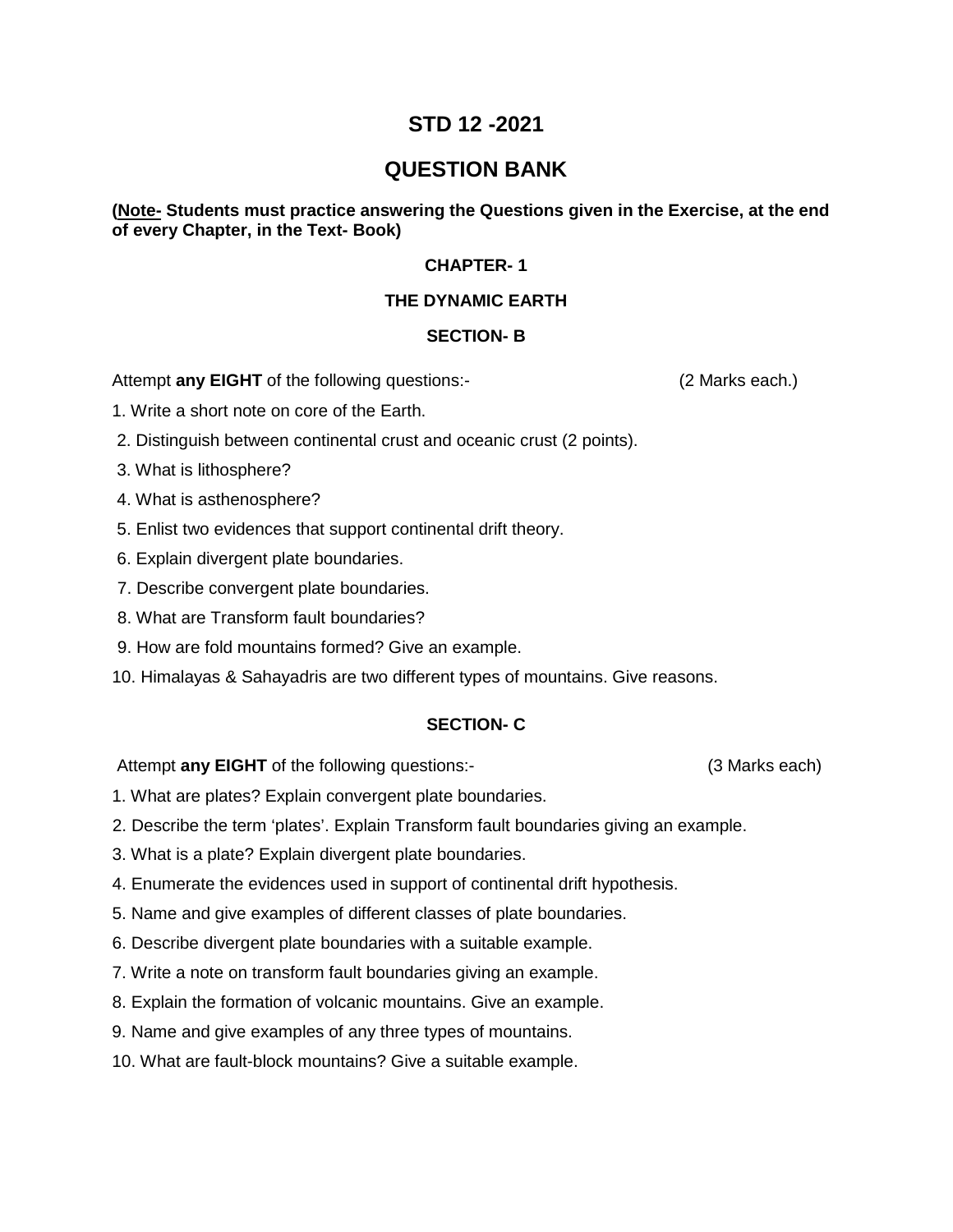## **PETROLOGY**

## **SECTION- A**

- Q1.Select and write the correct answer :- (1 Mark each)
- 1. Granite and rhyolite have the same ----------
- a) texture.
- b) cooling history.
- c) composition.
- d) structural deformation.
- 2. Rocks rich in mafic minerals are called ----------
- a) Leucocratic.
- b) Melanocratic.
- c) Mesocratic.
- d) Hyper-melanocratic.
- 3. Essentially all sedimentary deposits show evidence of----------
- a) fossils.
- b) stratification.
- c) ripple marks.
- d) mud cracks.
- 4. The rock formed by thermal metamorphism of Sandstone is----------
- a) Slate
- b) Quartzite
- c) Marble
- d) Gneiss.
- 5. a) Examples of discordant igneous bodies are sill and lopolith .
	- b) Examples of discordant igneous bodies are sill and batholith
	- c) Examples of discordant igneous bodies are batholith and dyke.
	- d) Examples of discordant igneous bodies are lopolith and dyke.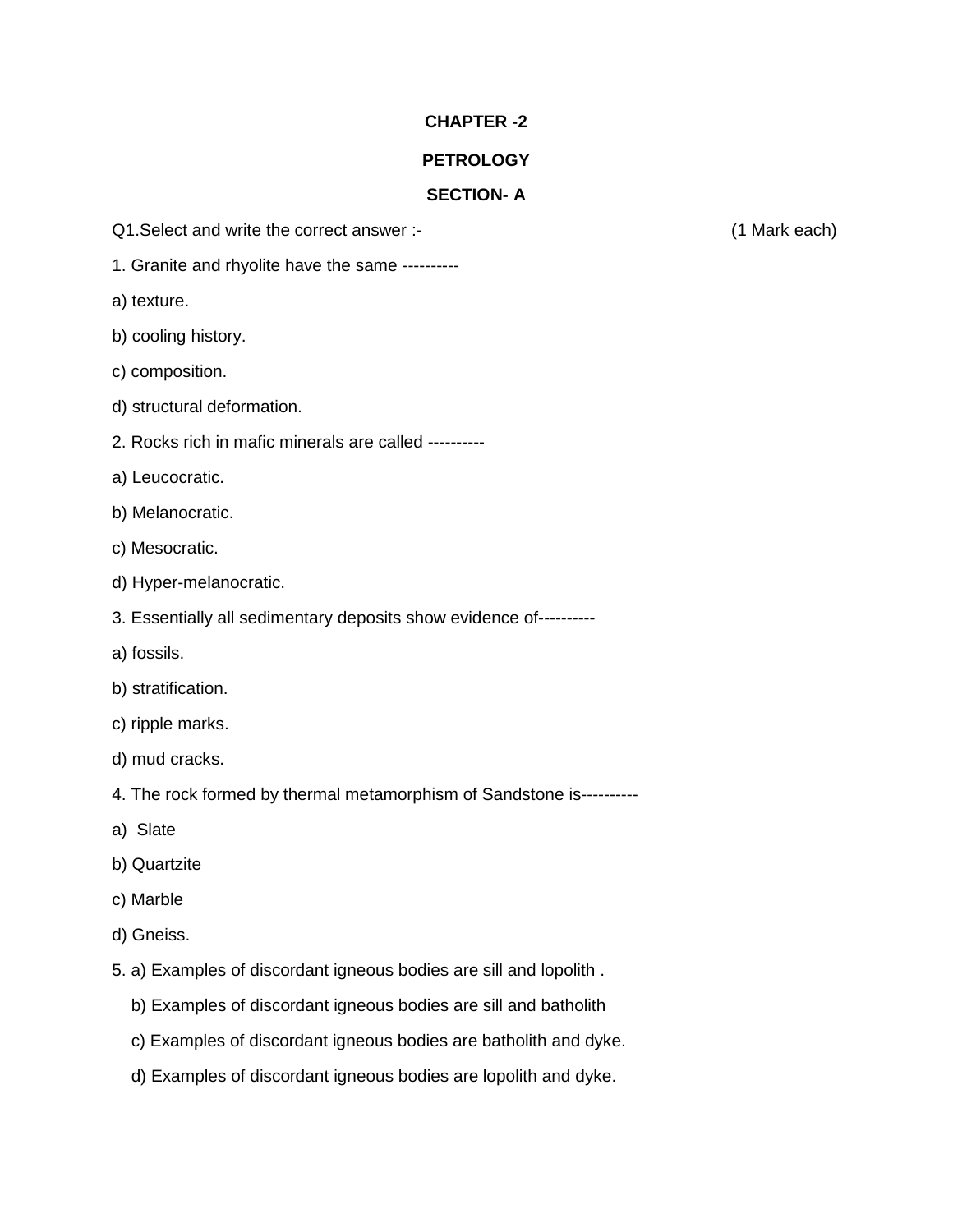- 6. A) Leucocratic i) Dunite
	- B) Mesocratic iii) Gabbro
	- C) Melanocratic iii) Syenite
	- D) Hyper-melanocratic iv) Granite
	- a) A—iv, B—iii, C—ii, D—i.
	- b) A—iii, B—ii, C—i, D—iv.
	- c) A—ii, B—i, C—iv, D—iii.
	- d) A—i, B—iv, C—iii, D—ii.
- 7. a) Pegmatite is an igneous, plutonic, acidic rock.
	- b) Pegmatite is an igneous, hypabyssal, acidic rock.
	- c) Pegmatite is an igneous, plutonic, basic rock.
	- d) Pegmatite is an igneous, hypabyssal, basic rock.
- 8. a) Breccia is a residual deposit.
	- b) Breccia is an argillite rock.
	- c) Breccia is an arenite rock.
	- d) Breccia is a rudite rock.
- 9. The rock which is suitable for foundation is ---------
	- a) Marble
	- b) Limestone.
	- c) Slate
	- d) Quartzite.
- 10) The metamorphic rock developed as a result of the highest intensity of
	- metamorphism is----------.
	- a) Shale
	- b) Schist
	- c) Phyllite
	- d) Gneiss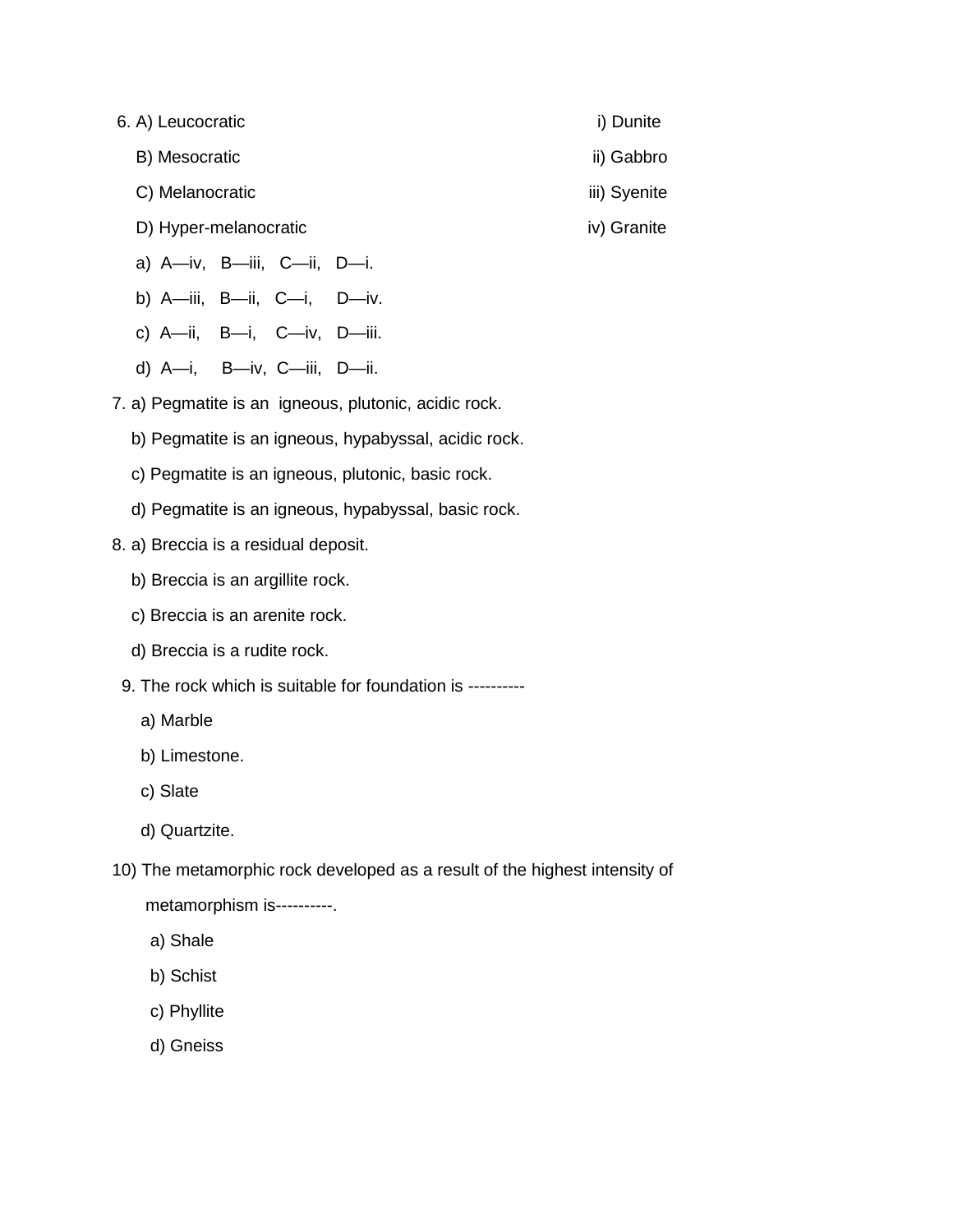- Q.2. Answer the following questions :- (1 Mark each)
- 1) What is a rock?
- 2) What is meant by the term 'aphanitic'?
- 3) How are essential minerals important in igneous rocks?
- 4) Where do the hypabyssal rocks consolidate?
- 5) What is the shape of a laccolith?
- 6) Which class of rocks consists of sand-sized grains?
- 7) Name the types of metamorphism.
- 8) Which rocks are appropriate for roofing purposes?

#### **SECTION-B**

#### Attempt **any EIGHT** of the following questions:- (2 Marks each)

- 1. Name the agents of metamorphism.
- 2. Which special property of rocks is a prerequisite for use in flooring? Give an example.
- 3. How is marble formed?
- 4. What is clastic texture?
- 5. Shale belongs to which class of sedimentary rocks?
- 6. What are rudites in sedimentary rocks?
- 7. Write a note on phacolith.
- 8. How is ropy structure formed?
- 9. What is meant by pillow structure?
- 10. What are secondary minerals? Give examples.
- 11. What are extrusive igneous bodies? Give an example.
- 12. How does vesicular structure result in igneous rocks?

#### **SECTION- C**

Attempt **any EIGHT** of the following questions:- (3 Marks each)

- 1. Give the classification of igneous rocks based on  $SiO<sub>2</sub>$  percentage.
- 2. What is a batholith?
- 3. Describe Sill as an intrusive igneous body.
- 4. Explain the term 'primary minerals' in igneous rocks.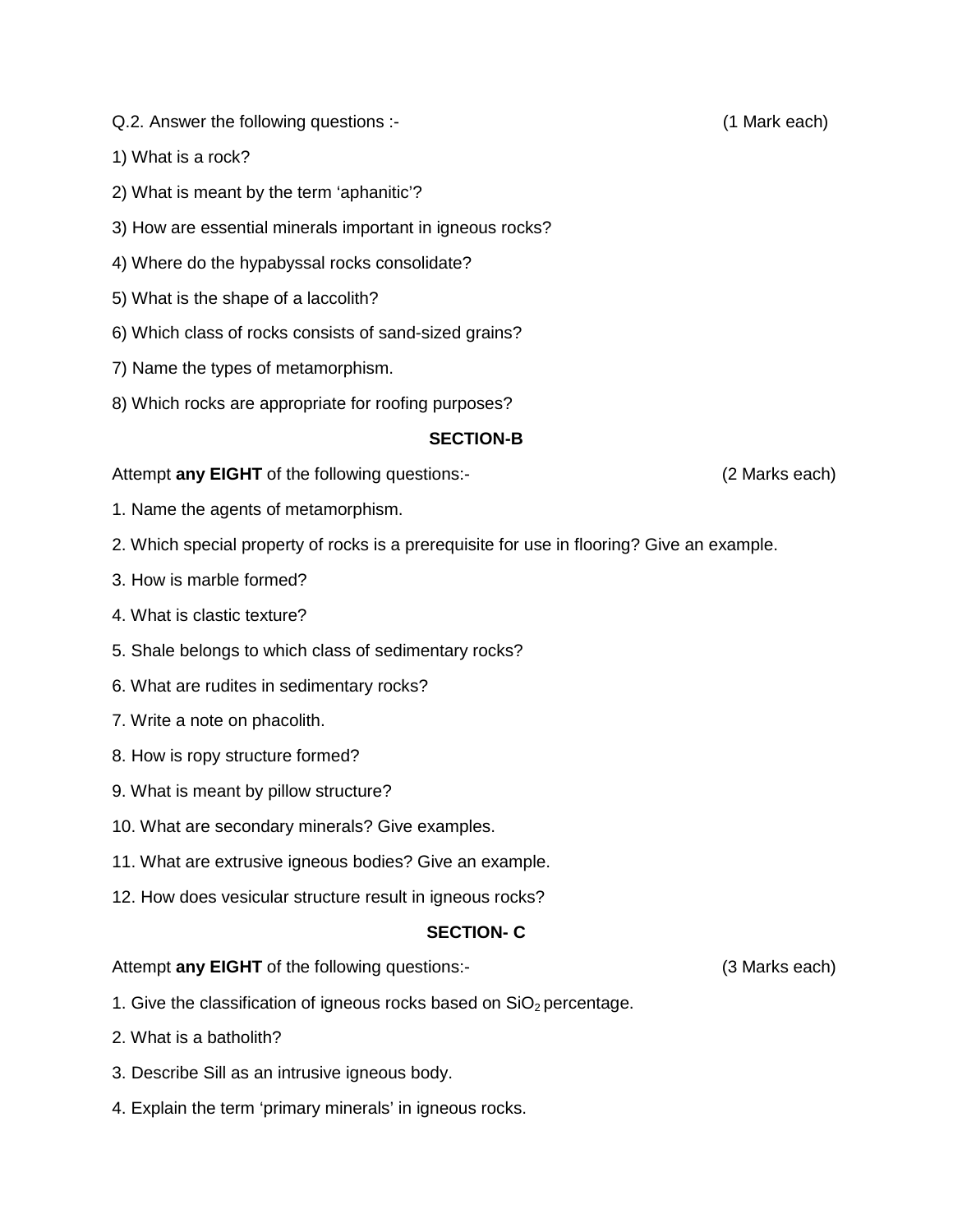- 5. How does granulose structure develop in metamorphic rocks?
- 6. What are non-clastic rocks? Give their types with one example each.
- 7. Describe ripple marks in sedimentary rocks.
- 8. How are non-transported deposits formed? Give an example.
- 9. Explain the formation of slaty cleavage in metamorphic rocks.
- 10. Describe thermal or contact metamorphism.
- 11. How is schistose structure formed?
- 12. Explain Dyke as an intrusive igneous body.

## **SECTION-D**

#### Attempt **any THREE** of the following questions:- (4 Marks each)

- 1. List the major types of igneous textures and describe them.
- 2. Classify igneous rocks based on mode of occurrence, giving one example of each class.
- 3. What are clastic rocks? Give the different classes with one example each.
- 4. Describe dynamothermal metamorphism.
- 5. Write a note on Gneissose structure.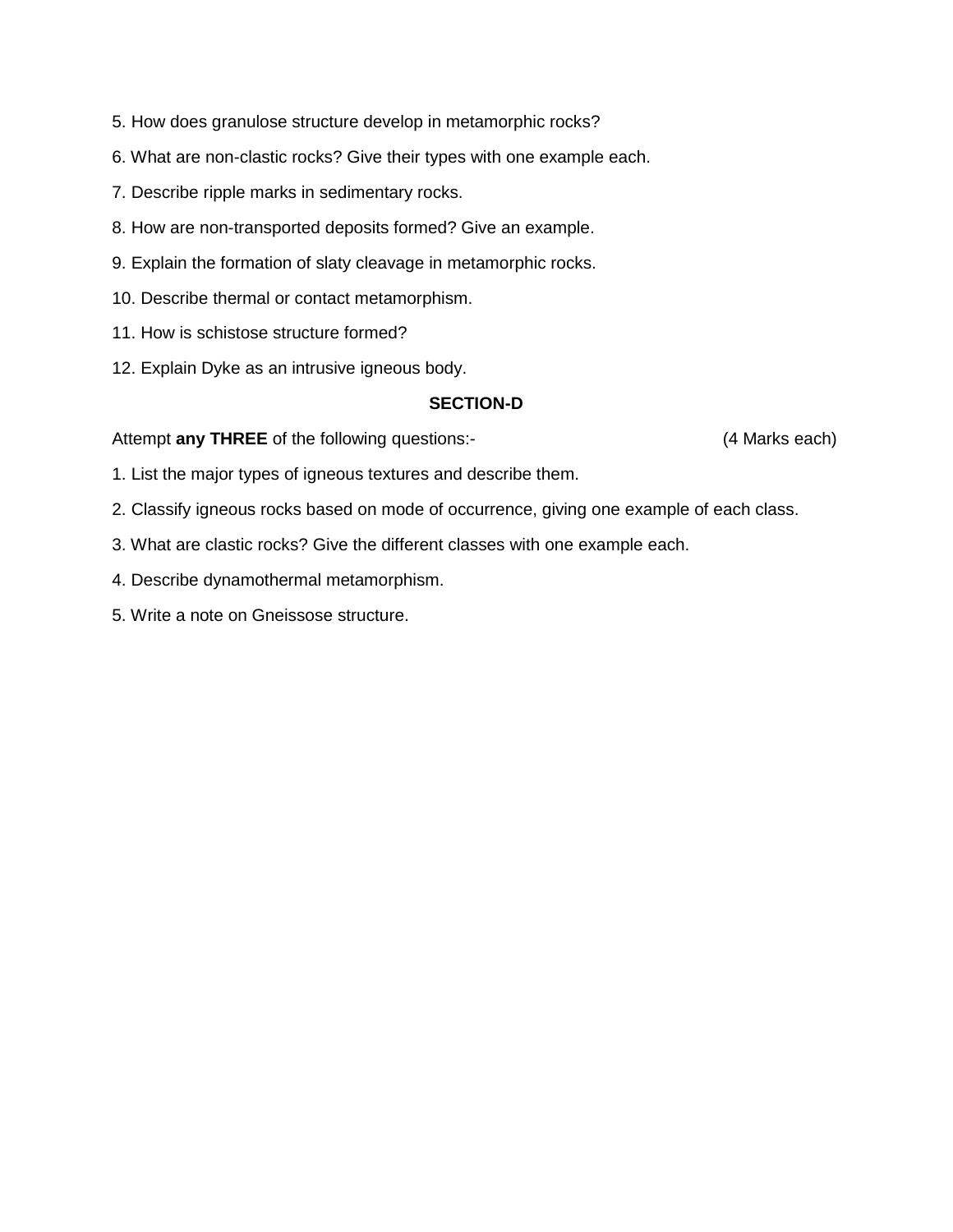#### **PALAEONTOLOGY AND STRATIGRAPHY**

## **SECTION- A**

- Q1.Select and write the correct answer:- (1 mark each)
	- 1. Era of Standard geological time scale which contains the most recent or modern life

is the------------Era.

- a) Cenozoic b) Mesozoic c) Paleozoic d) Late Proterozoic.
- 2. Which of the following applies to the standard geologic time scale?
- a) It was developed through radioactive dating.
- b) It is based on superposition and faunal succession.
- c) It is divided into periods of equal length.
- d) It was developed in India.
- 3. A) James Hutton i) Term fossil
	- B) Steno ii) Faunal Succession.
	- C) William Smith iii) Order of superposition.
	- D) Georgius Agricola iv) Uniformitarianism.
	- a) A—iv, B—iii, C—ii, D—i.
	- b) A—i ,B—ii, C—iii ,D—iv.
	- c) A—ii, B—iii ,C—iv ,D—i.
	- d) A—iii, B—iv, C—i, D—ii.
	- 4. Dinosaurs diversified in---------period.
	- a) Paleogene b) Cretaceous c) Jurassic d)Triassic
	- 5) Gold and chromite deposits belong to----------
	- a) Dharwar Supergroup b) Vindhyan Supergroup
	- c) Cuddapah Supergroup. d) Gondwana Supergroup.
	- 6) Coal seam beds occur in----------
	- a) Dharwar Supergroup b) Vindhyan Supergroup.
	- c) Cuddapah Supergroup d) Gondwana Supergroup.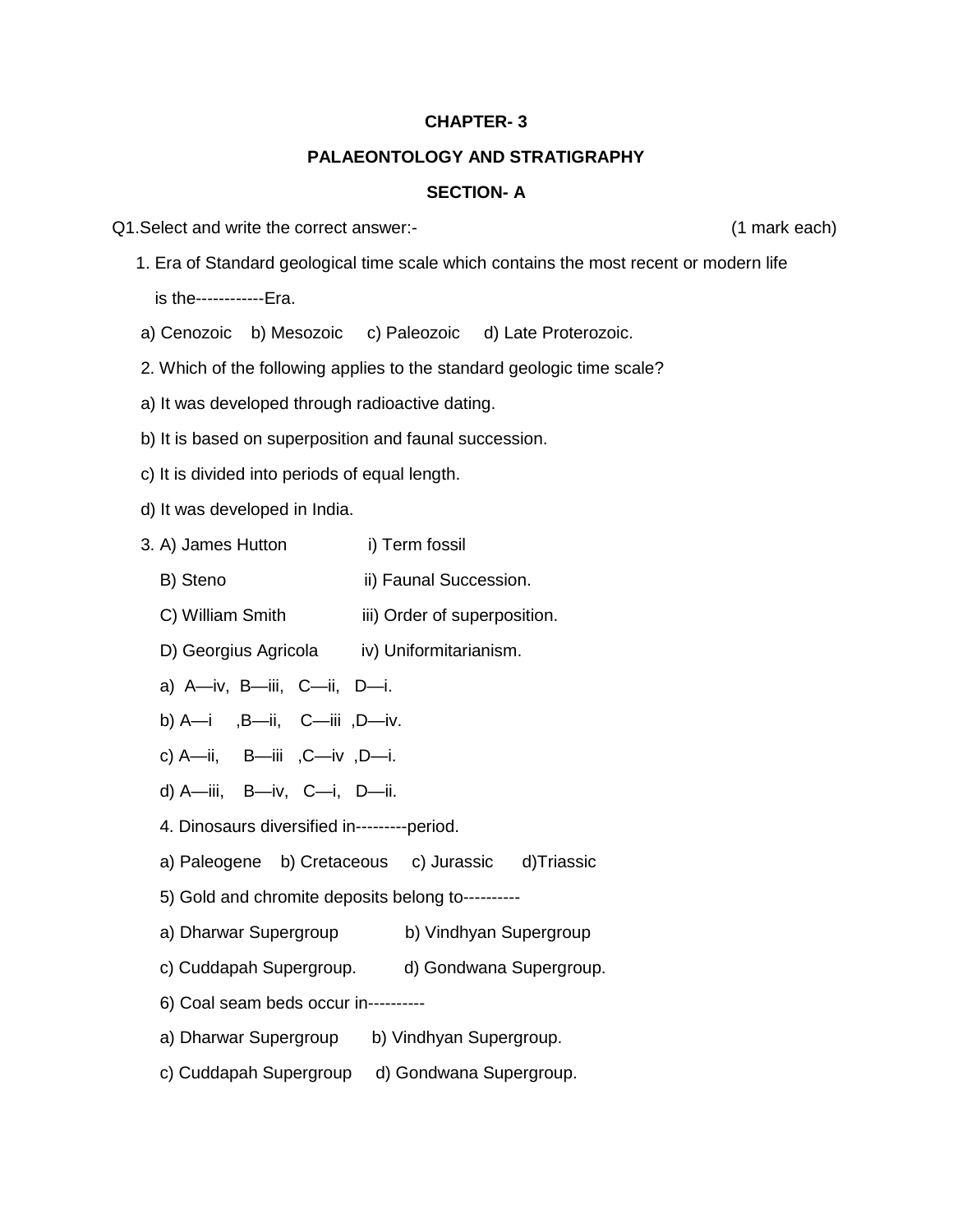- 7) Mammals diversified in---------- Era.
- a) Cenozoic b) Mesozoic c) Paleozoic d) Late Proterozoic.
- 8) Mesozoic and Cenozoic Eras are subdivided into-----------periods.
- a) two b) three c) five d) six
- 9) Cuddapah Supergroup of rocks---------
- a) exhibit abundant evidence of life
- b) are non -fossiliferous.
- c) are granitic in composition
- d) are composed of basalts
- 10) Organic walled microfossils like pollen, spores, seeds etc are studied under the branch of----------
- a) Palynology b) Palaeozoology c) Palaeobotany d) Paleoichnology.
- Q2. Answer the following questions:- (1 mark each)

- 1. What are imprints?
- 2. What are trace fossils?
- 3. What are fossils?
- 4. What are index fossils?
- 5. Give the economic importance of Cenozoic rocks.
- 6. Rocks of which Supergroup of Peninsular India contain diamonds?
- 7. What is a marker or key horizon?
- 8. Which lithostratigraphic Supergroup of Peninsular India is best exposed in the form of a crescent-shaped outcrop?

#### **SECTION –C**

Attempt **any EIGHT** of the following questions:- (3 Marks each)

- 1. Enlist the prerequisites of fossilization.
- 2. Describe the process of carbonization.
- 3. What is an index fossil? Give an example.
- 4. Write a note on principle of faunal succession.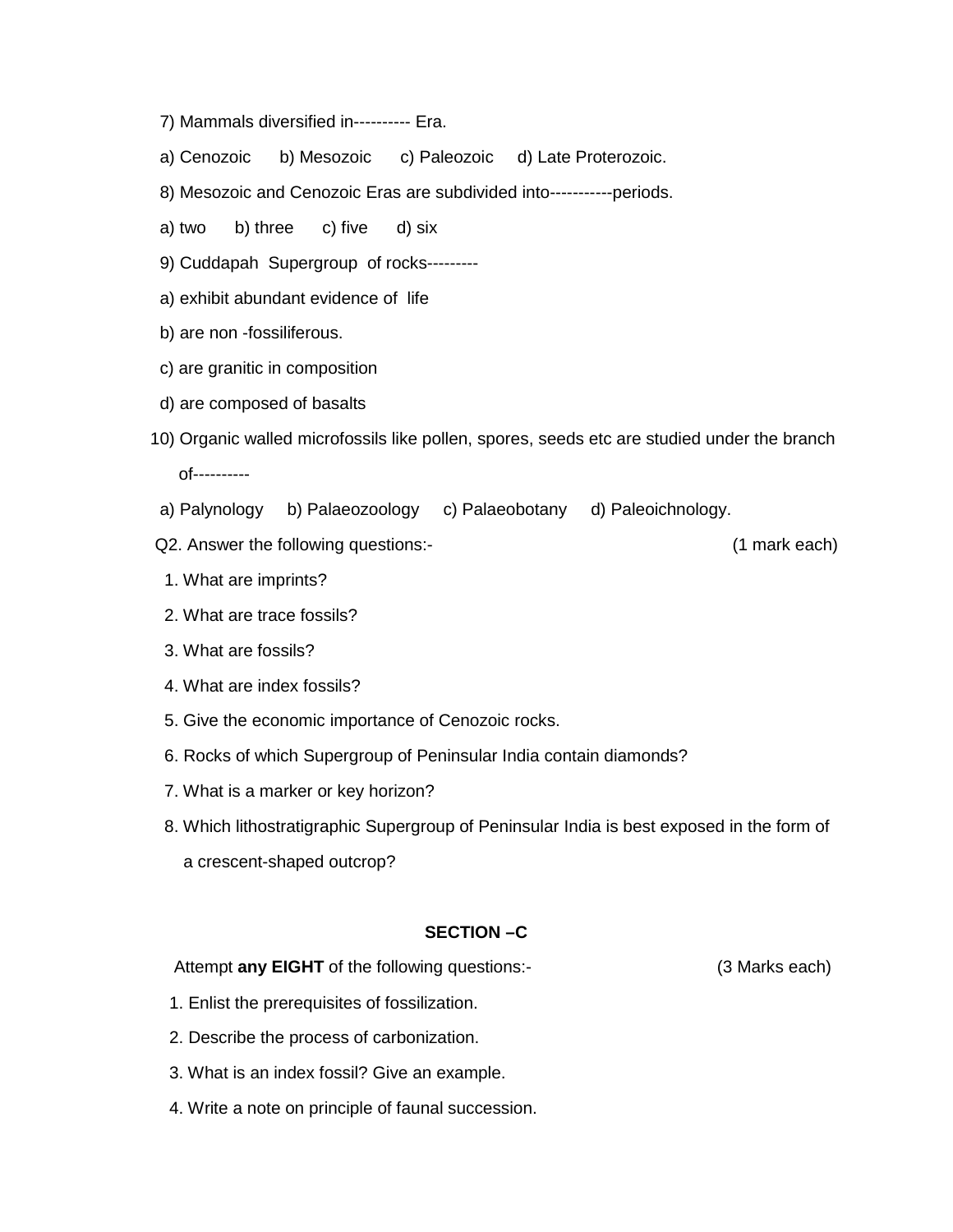- 5. Give the economic importance of Dharwar Supergroup.
- 6. Write a note on fossils of Gondwana Supergroup.
- 7. Name the periods of Paleozoic Era.
- 8. Describe the principle of Uniformitarianism.
- 9. Describe the lithology of Deccan Volcanic Province.
- 10. What is meant by Order of Superposition?
- 11. How are fossils useful in exploration of petroleum and coal reserves?
- 12. Explain Casts and Moulds as a mode of preservation of organisms for fossilization.

## **SECTION- D**

Attempt **any THREE** of the following questions:- (4 marks each)

- 1. Describe any four uses of fossils.
- 2. Describe the Deccan Volcanic Province with reference to its age and economic importance.
- 3. What is Petrification? Give an example.
- 4. Discuss the method of Lithological correlation.
- 5. Describe the Cuddapah Supergroup with reference to lithology and economic importance.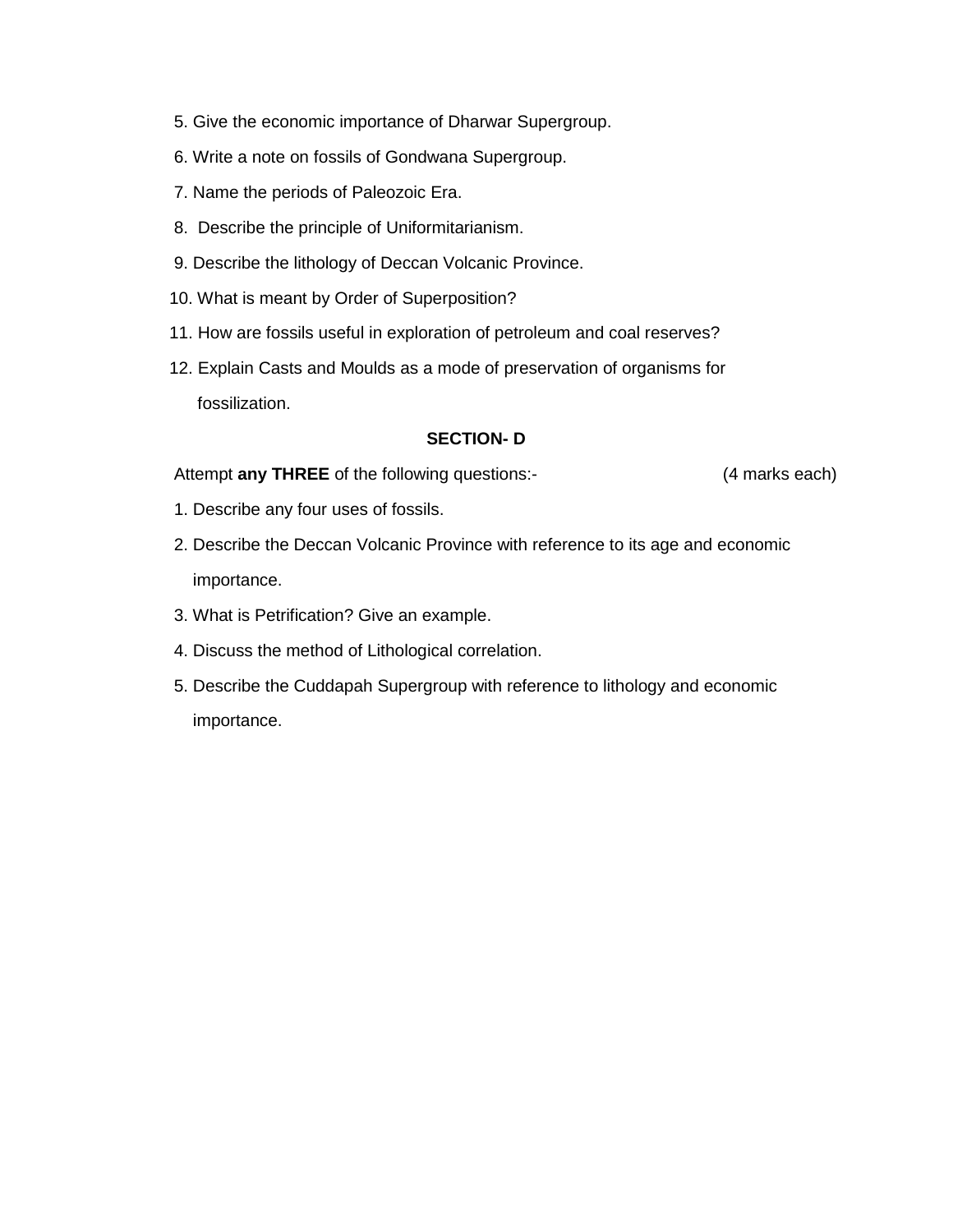#### **STRUCTURAL GEOLOGY**

#### **SECTION- A**

Q1. Choose the correct alternative and write the answer:- (1 Mark each)

1. Cracks or fractures in the Earth's crust along which there has been slipping or displacement of rocks are called----------

a. Folds b. Faults c. Joints d. Unconformities

2. Wavy undulations or bends developed in rocks are called----------

a. Joints b. Unconformities c. Folds and d. Faults

3. A set of parallel normal faults which occur at regular intervals gives rise to a ----------fault.

a. Normal b. Reverse c. Step d. Horst

4. Surface of erosion or non-deposition that separates two series of beds is termed as----------

a. Anticline b. Graben c. Oblique d. Unconformity

5. A joint which is parallel to the dip direction of adjacent beds is called ----------joint.

a. Diagonal b. Dip c. Strike d .Bedding

6. In a symmetrical syncline, the two limbs ----------

a. dip towards each other by the same angle.

b. dip away from each other by different angles.

c. dip towards each other by different angles.

d. dip away from each other by the same angle.

7. a. A reverse fault is a result of tensional forces in which hanging wall is displaced downwards.

b. A reverse fault is a result of compressional forces in which footwall is displaced upwards.

c. A reverse fault is a result of compressional forces in which hanging wall is displaced upwards.

d. A reverse fault is a result of tensional forces in which footwall is displaced downwards.

8. A. Bedding joint i. convex downwards.

B. Angular unconformity ii. parallel to bedding plane.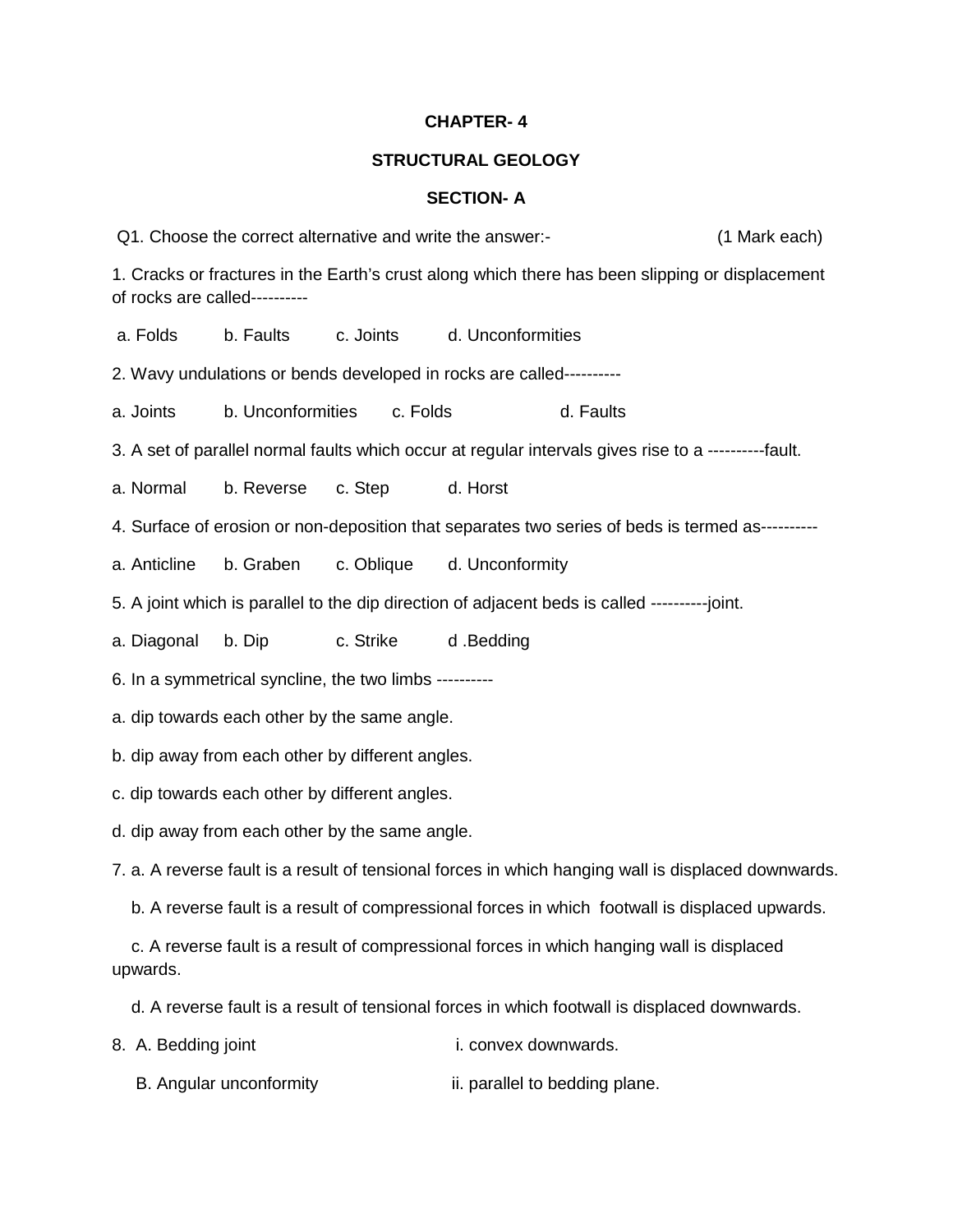|                                                                                                 | C. Syncline                                          |           |          |         |                                            | iii. low dip angles. |  |  |  |  |
|-------------------------------------------------------------------------------------------------|------------------------------------------------------|-----------|----------|---------|--------------------------------------------|----------------------|--|--|--|--|
|                                                                                                 | D. Thrust fault                                      |           |          |         | iv. older & younger beds are not parallel. |                      |  |  |  |  |
|                                                                                                 | a. A-iii,                                            | B-i,      | C-ii,    | D-iv    |                                            |                      |  |  |  |  |
|                                                                                                 | b. A-iv,                                             | B-ii,     | C-iii,   | D-i     |                                            |                      |  |  |  |  |
|                                                                                                 | c. A-ii,                                             | B-iv,     | $C$ -i,  | D-iii   |                                            |                      |  |  |  |  |
|                                                                                                 | d. A-i,                                              | B-iii,    | $C$ -iv, | D-ii    |                                            |                      |  |  |  |  |
| 9. At Gilbert Hill, Mumbai, columnar joints are well exhibited in ----------rocks.              |                                                      |           |          |         |                                            |                      |  |  |  |  |
|                                                                                                 | 3. Sandstone<br>1. Granite<br>2. Basalt<br>4. Marble |           |          |         |                                            |                      |  |  |  |  |
| 10. The part between the crest of one fold and the trough of the adjacent fold is its --------- |                                                      |           |          |         |                                            |                      |  |  |  |  |
|                                                                                                 | 1. Crest                                             | 2. Trough |          | 3. Axis | 4. Limb                                    |                      |  |  |  |  |
| <b>SECTION-C</b>                                                                                |                                                      |           |          |         |                                            |                      |  |  |  |  |
| (3 Marks each)<br>Attempt any EIGHT of the following questions:-                                |                                                      |           |          |         |                                            |                      |  |  |  |  |
| 1. Describe and draw a diagram of an Angular unconformity.                                      |                                                      |           |          |         |                                            |                      |  |  |  |  |
| 2. What is a Bedding joint?                                                                     |                                                      |           |          |         |                                            |                      |  |  |  |  |
| 3. Write a note on Diagonal joints.                                                             |                                                      |           |          |         |                                            |                      |  |  |  |  |
| 4. What is a Horst and Graben? Draw a suitable diagram.                                         |                                                      |           |          |         |                                            |                      |  |  |  |  |
| 5. Describe a Thrust fault with a neat diagram.                                                 |                                                      |           |          |         |                                            |                      |  |  |  |  |
| 6. How is movement along the fault plane measured? Explain.                                     |                                                      |           |          |         |                                            |                      |  |  |  |  |
| 7. Describe the different parts of a fault.                                                     |                                                      |           |          |         |                                            |                      |  |  |  |  |
| 8. What are Strike slip faults?                                                                 |                                                      |           |          |         |                                            |                      |  |  |  |  |
| 9. Write a note on an Anticline and draw a labeled diagram.                                     |                                                      |           |          |         |                                            |                      |  |  |  |  |
| 10. What are Symmetrical folds?                                                                 |                                                      |           |          |         |                                            |                      |  |  |  |  |
| 11. Enlist and describe parts of a fold.                                                        |                                                      |           |          |         |                                            |                      |  |  |  |  |
| 12. Describe a Syncline.                                                                        |                                                      |           |          |         |                                            |                      |  |  |  |  |
| <b>SECTION-D</b>                                                                                |                                                      |           |          |         |                                            |                      |  |  |  |  |
| Attempt any THREE of the following questions:-<br>(4 Marks each)                                |                                                      |           |          |         |                                            |                      |  |  |  |  |

- 1. Describe Disconformity and Nonconformity, giving diagrams of each.
- 2. Explain Columnar joints and give an example.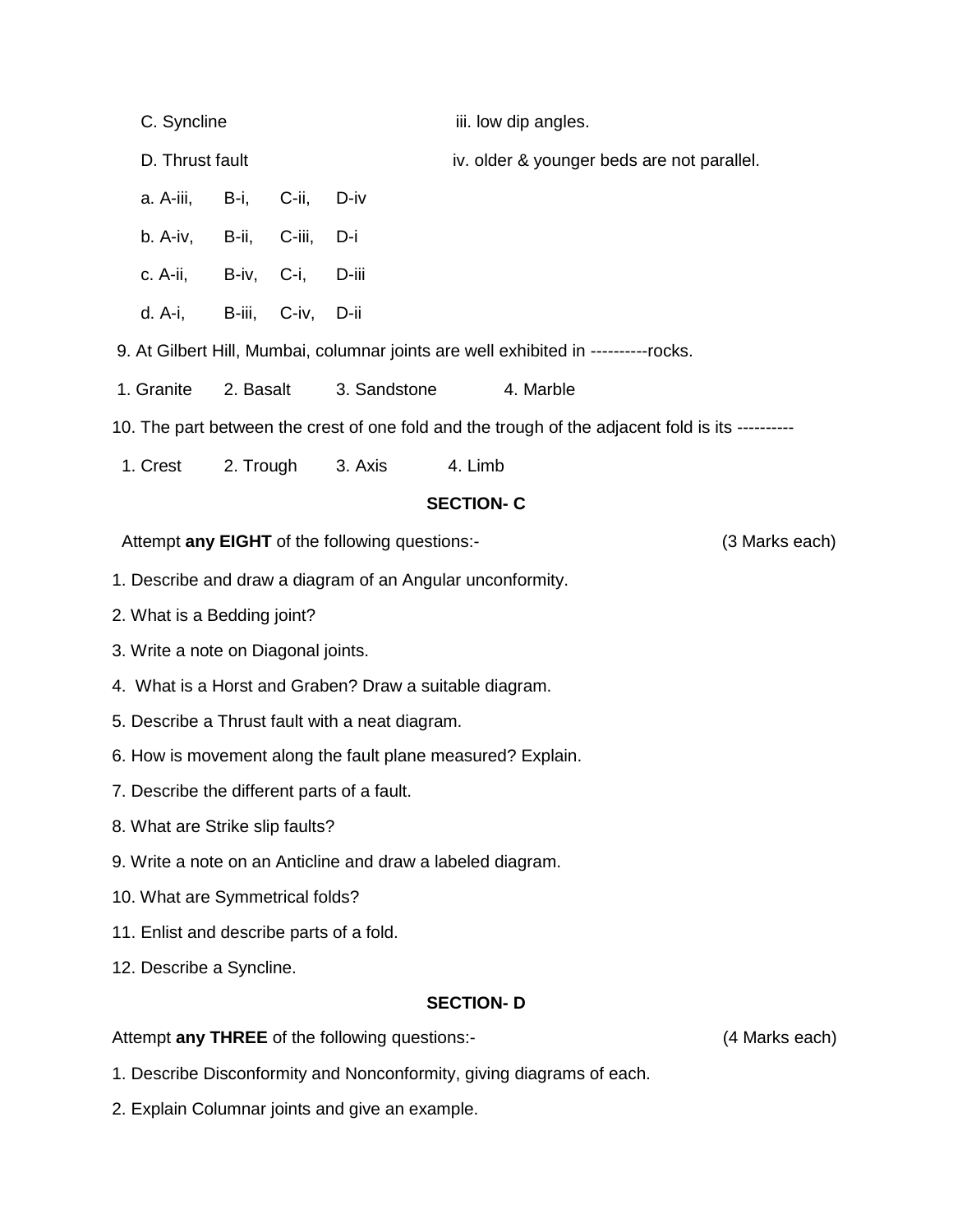- 3. What are Normal faults and Reverse faults? Draw diagrams for both.
- 4. Write a note on Asymmetrical folds, giving their types with a diagram.
- 5. What is meant by Strike and Dip of beds and name the tool used to measure it?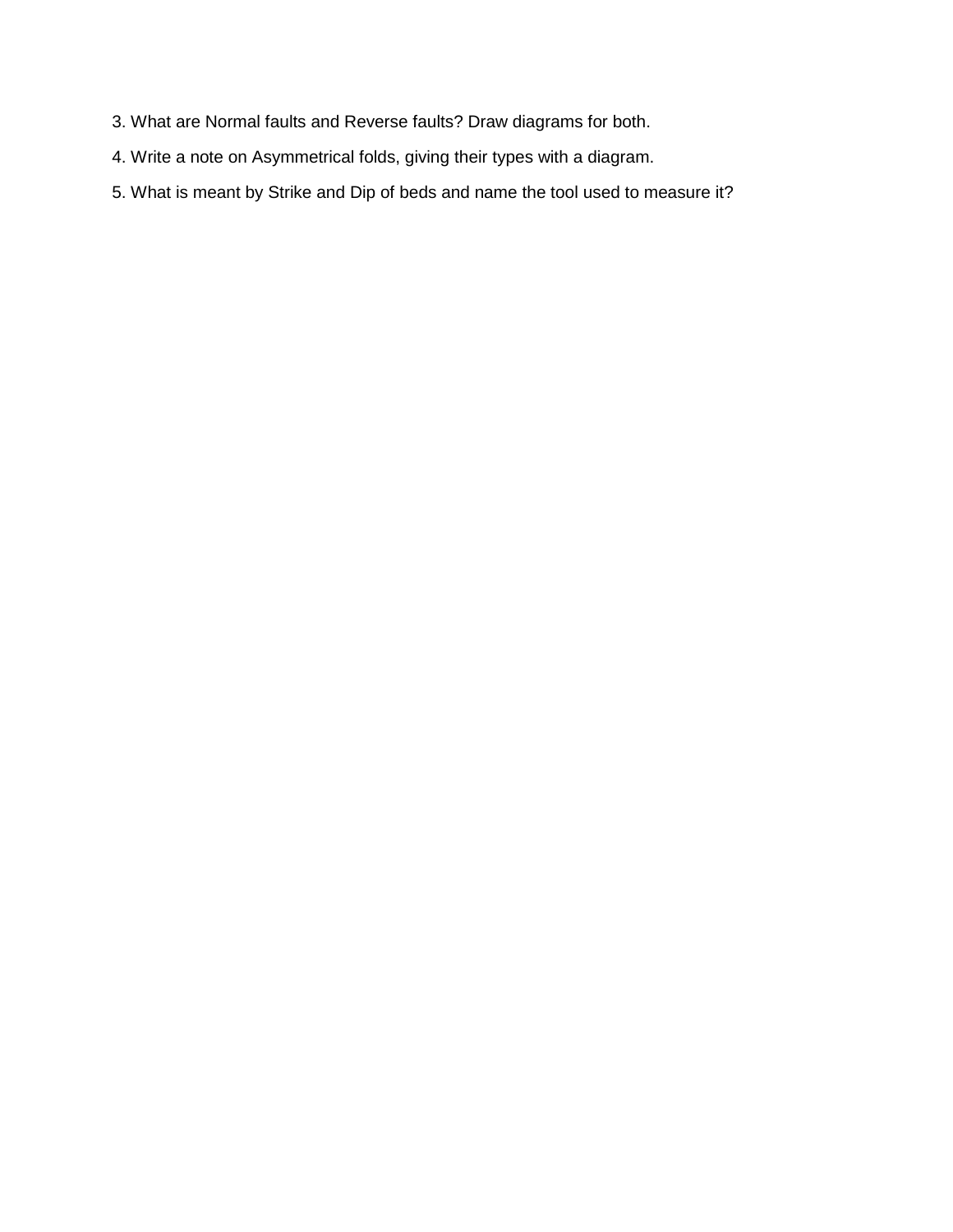#### **ECONOMIC MINERALS AND ROCKS**

#### **SECTION- A**

Q1. Choose the correct alternative and write the answer:- (1 Mark each)

b) Manganese ore minerals are Psilomelane and Haematite.

1.a) Manganese ore minerals are Pyrolusite and Magnetite.

- c) Manganese ore minerals are Psilomelane and Magnetite.
- d) Manganese ore minerals are Pyrolusite and Psilomelane.
- 2.a) The important ores of Copper are Chalcopyrite, Malachite, Cuprite and Native copper.
	- b) The important ores of Copper are Chalcopyrite, Malachite, Cuprite and Sphalerite.
	- c) The important ores of Copper are Chalcopyrite, Malachite, Cuprite and Galena.
	- d) The important ores of Copper are Chalcopyrite, Malachite, ,Cuprite and Monazite.
	- 3. A) Kyanite i)  $\text{Al}_2(\text{Si}_2\text{O}_5)\text{OH}_4$ 
		- B) Bauxite ii)  $Al<sub>2</sub>SiO<sub>5</sub>$
		- C) Kaolin iii) KAl $Si<sub>3</sub>O<sub>8</sub>$
		- D) Orthoclase iv)  $Al_2O_3.2H_2O$ .
		- a) A-iv, B-iii, C-ii, D-i.
		- b) A-iii, B-i, C-iv, D-ii.
		- c) A-ii, B-iv, C-i, D-iii.
		- d) A-i, B-ii, C-iii, D-iv

4. Which mineral is known as 'Abhraka' in ayurveda?

- a) Malachite. b) Haematite. c) Mica. d) Galena.
- 5. The zinc ore mineral is------
- a) Sphalerite. b) Monazite. c) Zircon. d) Cinnabar.
- 6) Which of the following is NOT a mineral in the true geological sense?
- a) Petroleum.
- b) Quartz.
- c) Bauxite.
- d) Mica.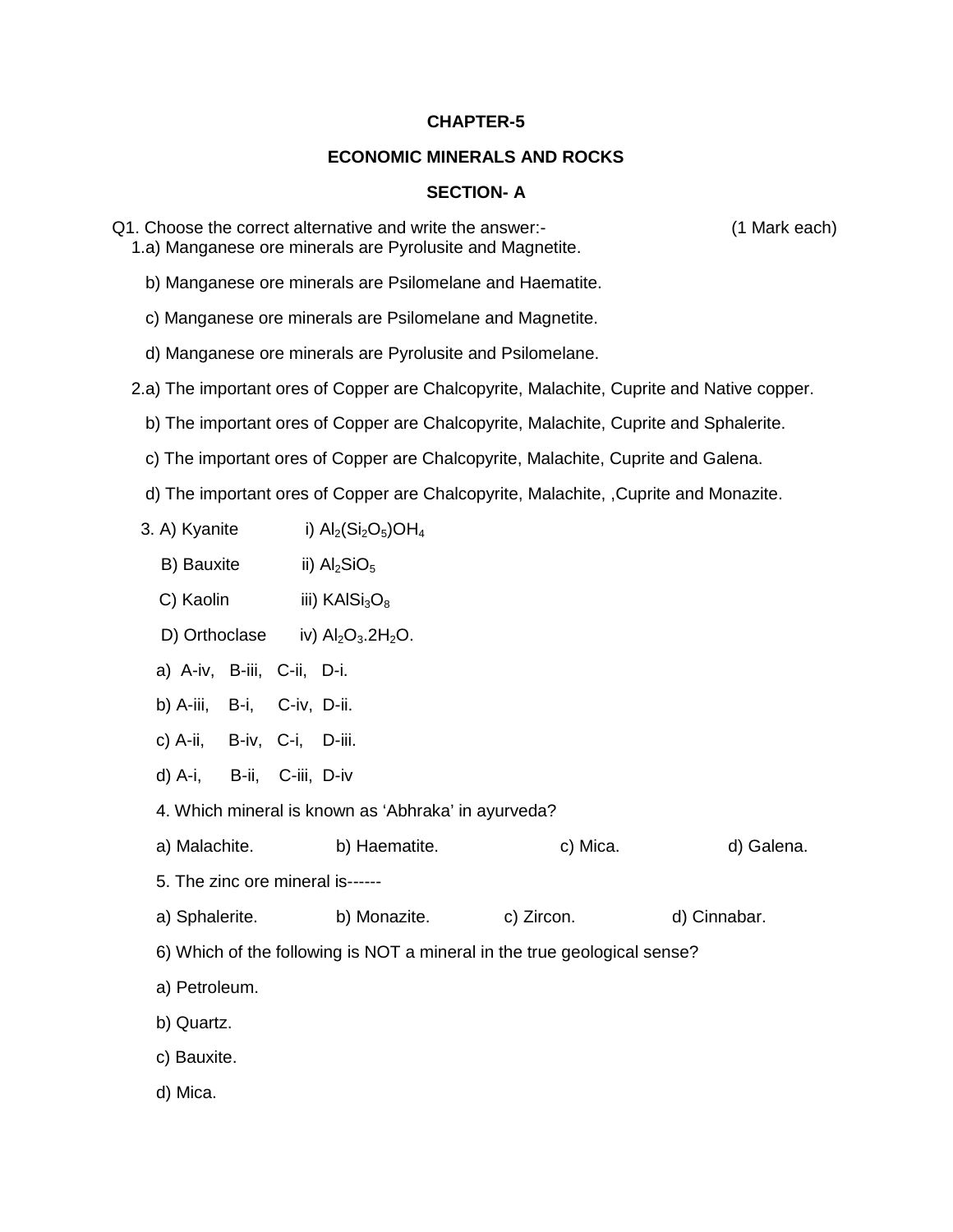- 7) Garnet is used as ----------
- a) source of thorium and rare Earths.
- b) abrasive and gemstone.
- c) raw material in ceramic and electrical industries.
- d) raw material in refractory and medicine industries.
- 8) Cherry red streak is a diagnostic test of—
- a) Galena
- b) Magnetite
- c) Haematite.
- d) Chalcopyrite.
- 9) Which of the following mineral exhibits bright green colour?
- a) Malachite.
- b) Galena.
- c) Pyrolusite.
- d) Haematite.
- 10) The chemical composition of Magnetite is---
- a)  $Fe<sub>2</sub>O<sub>3</sub>$  b)  $Fe<sub>3</sub>O<sub>4</sub>$  c) MnO<sub>2</sub> d) MnO<sub>2</sub>.H<sub>2</sub>O

Q2.Answer the following questions:- (1 Mark each)

- 1 .What is tenor of ore?
- 2. What is gangue?
- 3. What are industrial minerals?
- 4. Give the name of the hardest mineral used as an abrasive.
- 5. Which is the best variety of 'abhraka' employed in medicinal preparations?
- 6. Give the name of the best variety of coal.
- 7. Why is gypsum added to raw materials of Portland cement?
- 8. What is meant by CBM?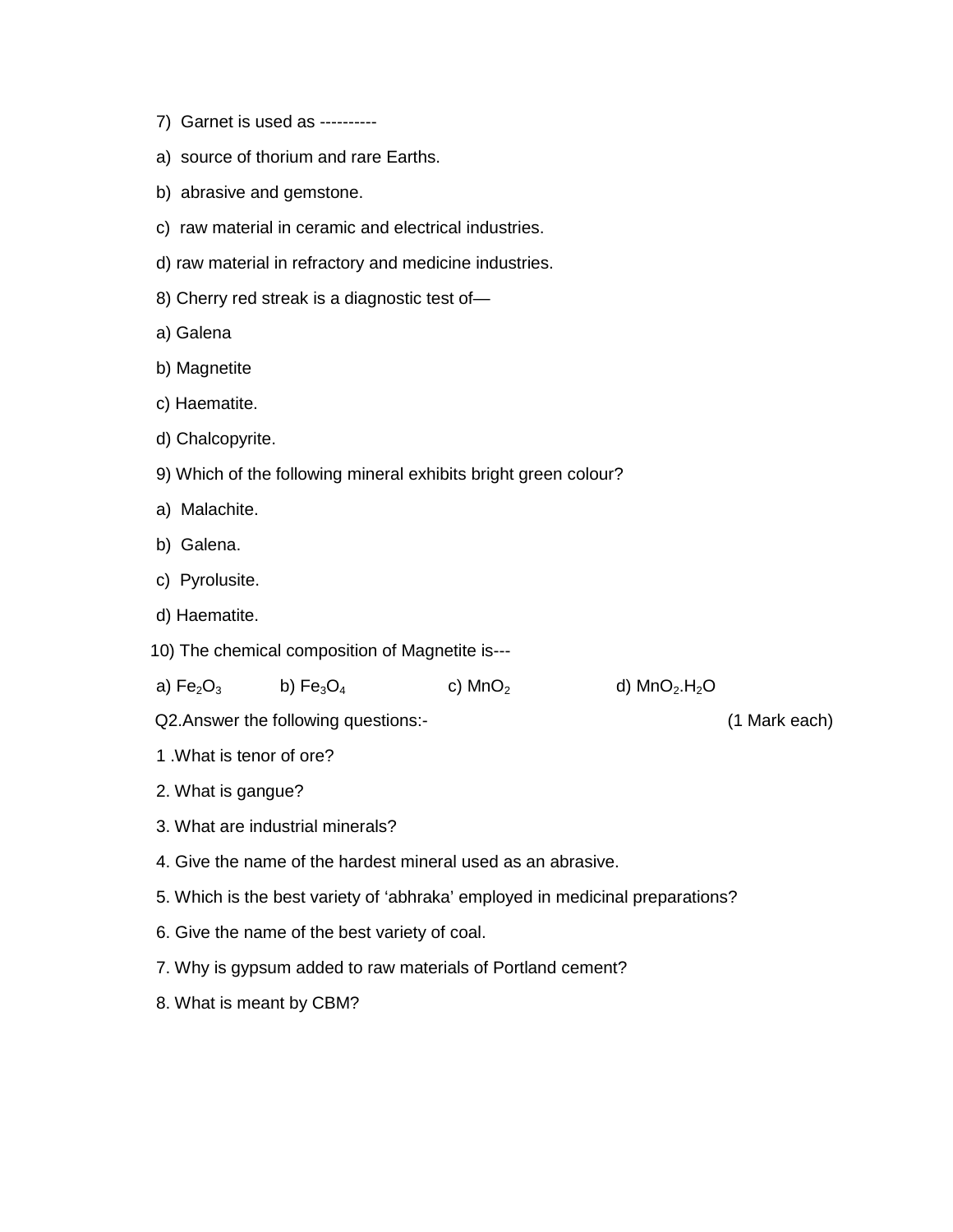## **SECTION- B**

Attempt **any EIGHT** of the following questions:- (2 Marks each)

1. Give the classification of natural resources of economic value with two examples.

- 2. Name the lead ore? Give its chemical composition with physical properties.
- 3. Give the name of aluminium ore and its chemical composition. How does it occur?
- 4. What are unconventional petroleum resources? Give examples.

5. Give the specifications of limestone deposits which are suitable for manufacture of cement.

6. Which is the important source of thorium and rare Earth? Describe its physical properties.

7. Write a note on uses of ceramics.

8. Enlist raw materials used in refractory industry .Give the chemical composition of any two raw materials.

- 9. Name the Maharasas and give the chemical composition of any two Maharasas.
- 10. Write a note on Uparasas.
- 11. Describe Sadharanarasa with its chemical composition.
- 12. Which industries are located near the market. Why?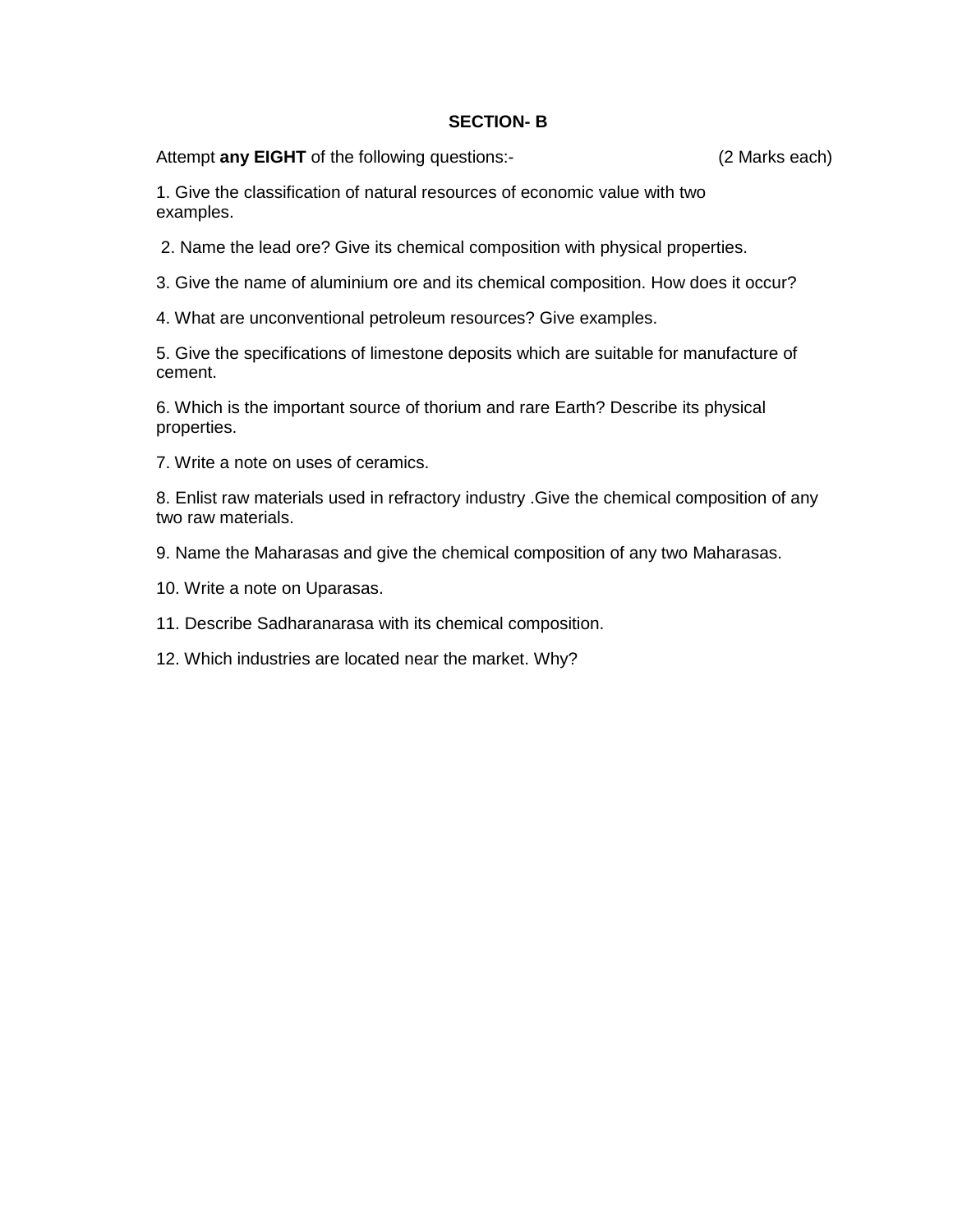## **HYDROGEOLOGY**

## **SECTION- A**

| Q1. Choose the correct alternative and write the answer:-<br>(1 Mark each)                  |                    |  |  |  |  |  |  |  |
|---------------------------------------------------------------------------------------------|--------------------|--|--|--|--|--|--|--|
| 1. The main source of groundwater, which originates in the atmosphere is---------           |                    |  |  |  |  |  |  |  |
| b) Magmatic water c) Meteoric water d) Artesian water<br>a) Volcanic water                  |                    |  |  |  |  |  |  |  |
| 2. The zone between the ground surface and the top of capillary fringe is called----------  |                    |  |  |  |  |  |  |  |
| b) zone of aeration<br>c) supersaturated zone<br>a) saturated zone                          | d) 'o' zone        |  |  |  |  |  |  |  |
| 3. Porosity is the ratio of ----------                                                      |                    |  |  |  |  |  |  |  |
| a) volume of solid soil to the total volume of the rock forming the soil material.          |                    |  |  |  |  |  |  |  |
| b) volume of void space to the total volume of the soil or organic material in the aquifer. |                    |  |  |  |  |  |  |  |
| c) volume of void space to the total volume of the rock or Earth material.                  |                    |  |  |  |  |  |  |  |
| d) volume of solid space to the total density of the rock or Earth material                 |                    |  |  |  |  |  |  |  |
| 4. The capacity of a water-bearing formation to transmit water is called----------          |                    |  |  |  |  |  |  |  |
| a) Porosity<br>b) Hydraulic constant<br>c) Permeability                                     | d) Aquiclude       |  |  |  |  |  |  |  |
| 5. An unconfined aquifer is also called a----------                                         |                    |  |  |  |  |  |  |  |
| a) Phreatic aquifer<br>b) Artesian aquifer c) Compact aquifer d) Perched aquifer            |                    |  |  |  |  |  |  |  |
| 6. ---------- is not a method of rooftop rainwater harvesting.                              |                    |  |  |  |  |  |  |  |
| a) Recharge pit<br>b) Recharge trench<br>c) Recharge tubewell                               | d) Recharge gabion |  |  |  |  |  |  |  |
| 7. The rock which can store groundwater is said to be----------                             |                    |  |  |  |  |  |  |  |
| b) porous c) Granitic<br>a) permeable<br>d) porphyritic                                     |                    |  |  |  |  |  |  |  |
| 8. Water entrapped in cavities of sedimentary rocks is---------- water                      |                    |  |  |  |  |  |  |  |
| a) meteoric<br>b) magmatic c) connate<br>d) juvenile                                        |                    |  |  |  |  |  |  |  |
| <b>SECTION-C</b>                                                                            |                    |  |  |  |  |  |  |  |
| Attempt any EIGHT of the following questions:-                                              | (3 Marks each)     |  |  |  |  |  |  |  |
| 1. Write a note on the three sources of water.                                              |                    |  |  |  |  |  |  |  |

2. Explain with examples the terms aquiclude and aquitard.

3. What is an aquifer? Write a note on Unconfined aquifer.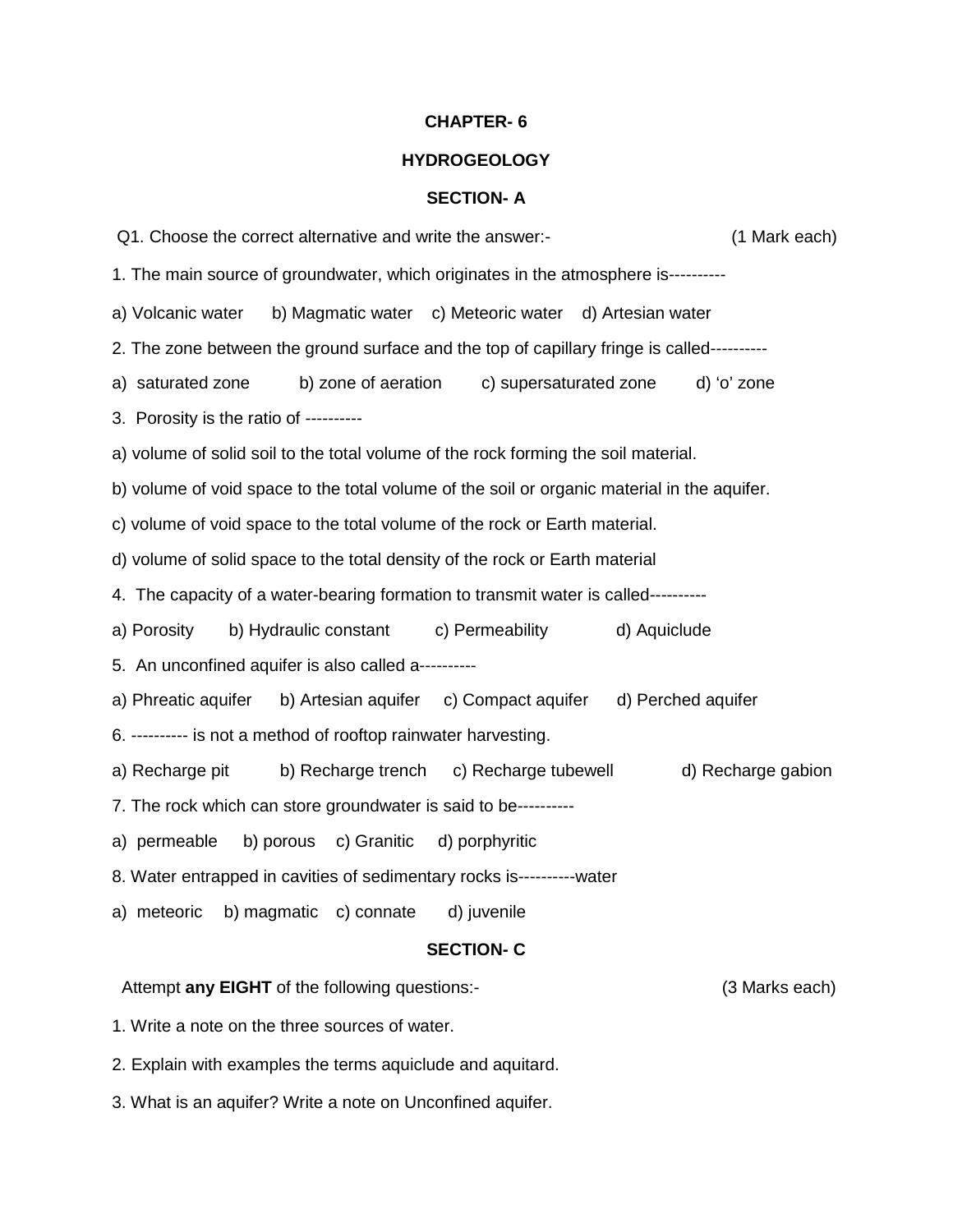- 4. Describe the Zone of aeration.
- 5. What is an aquifer? Write a note on Confined aquifer.
- 6. What is meant by the Zone of saturation.
- 7. What is meant by permeability of a rock?
- 8. What is an aquifer? Write a note on Perched aquifer.
- 9. What is porosity of a rock? Give a suitable example.
- 10. Write notes on aquifer and aquifuge.

## **SECTION- D**

Attempt **any THREE** of the following questions:- (4 Marks each)

- 1. Write a note on the vertical distribution of groundwater.
- 2. Describe the hydrological properties of rocks.
- 3. Give a brief description of Confined aquifer and Unconfined aquifer.
- 4. Describe Perched aquifer and Confined aquifer.
- 5. Describe Perched aquifer and Unconfined aquifer.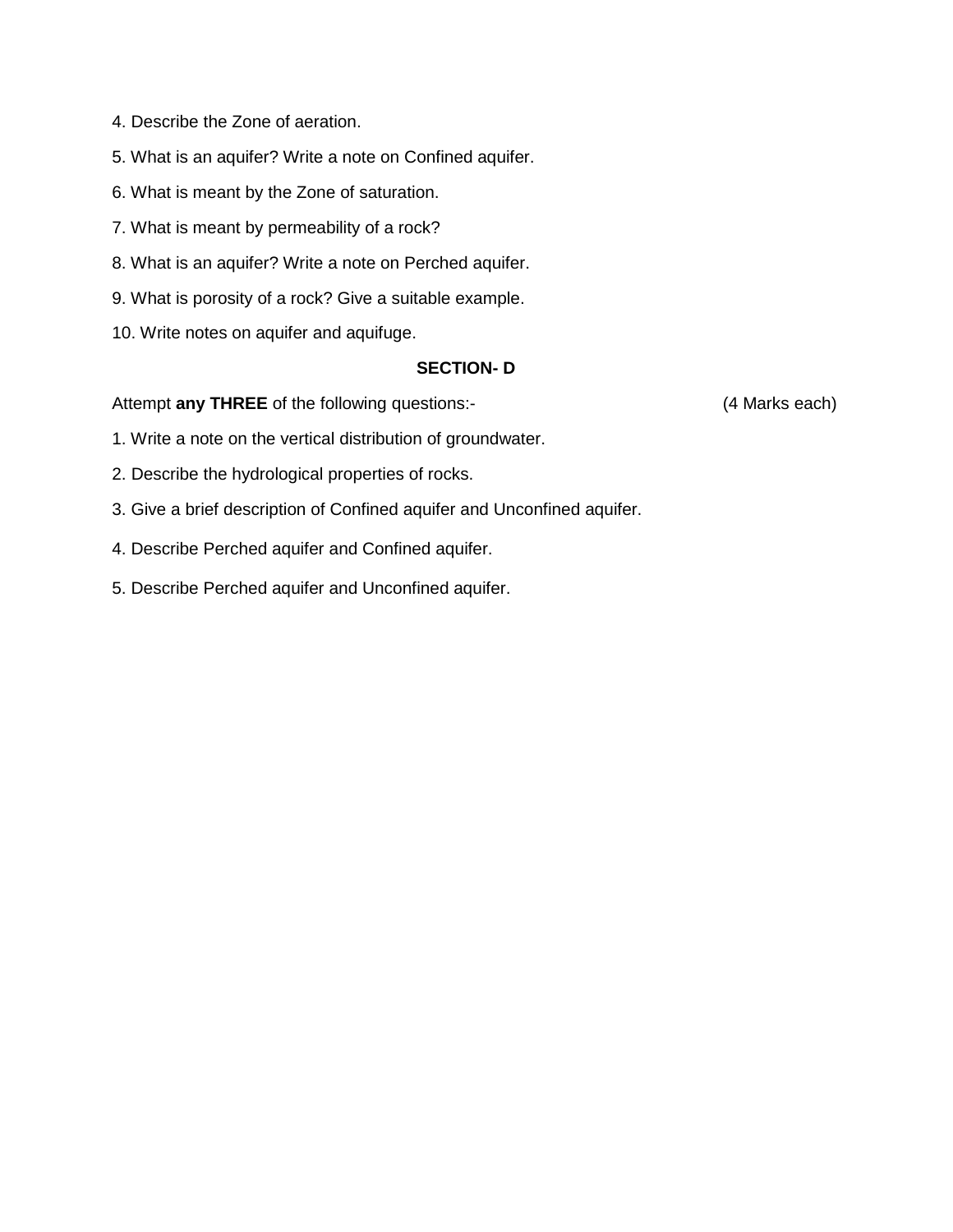#### **GEOHAZARDS**

#### **SECTION- A**

Q1. Choose the correct alternative and write the answer:- (1 Mark each) 1. Downslope movement of rock debris in response to gravitational stresses is called--------- a) faulting b) slip c) thrusting d) landslide 2. Debris avalanche is a--------- a) Very rapid to extremely rapid debris flow b) Slow to extremely slow debris flow c) Very rapid to slow debris flow discussed d) Very rapid to extremely rapid rock fall 3. The most beautiful, but deadliest volcanoes are ----------volcanoes. a) Composite b) Shield c) Fissure d) Dome 4. For a quick estimation of the distance of the epicenter from the seismic station, seismologists multiply the S minus P (S-P) time by a factor of --------- a) 7km/s b) 8km/s c) 7km/hr d) 8km/hr 5. The scale most commonly used to measure the intensity of an earthquake is--------- a) Modified Mercalli scale b) Richter scale c) Clinometer compass d) None of the above 6. In Richter scale, the .......... of the largest wave produced by an earthquake is corrected for distance and assigned a value on an open-ended logarithmic scale. a) wavelength b) amplitude c) velocity d) magnitude 7. The elastic rebound theory of H.H Reid explains--------- a) The origin of earthquake b) The origin of body waves c) The distribution of earthquakes d) Rheology of material 8. Imaginary lines joining points of same earthquake intensity are called--------- a) Isoquake lines b) Isoseismal lines c) Isotropic lines d) Richter lines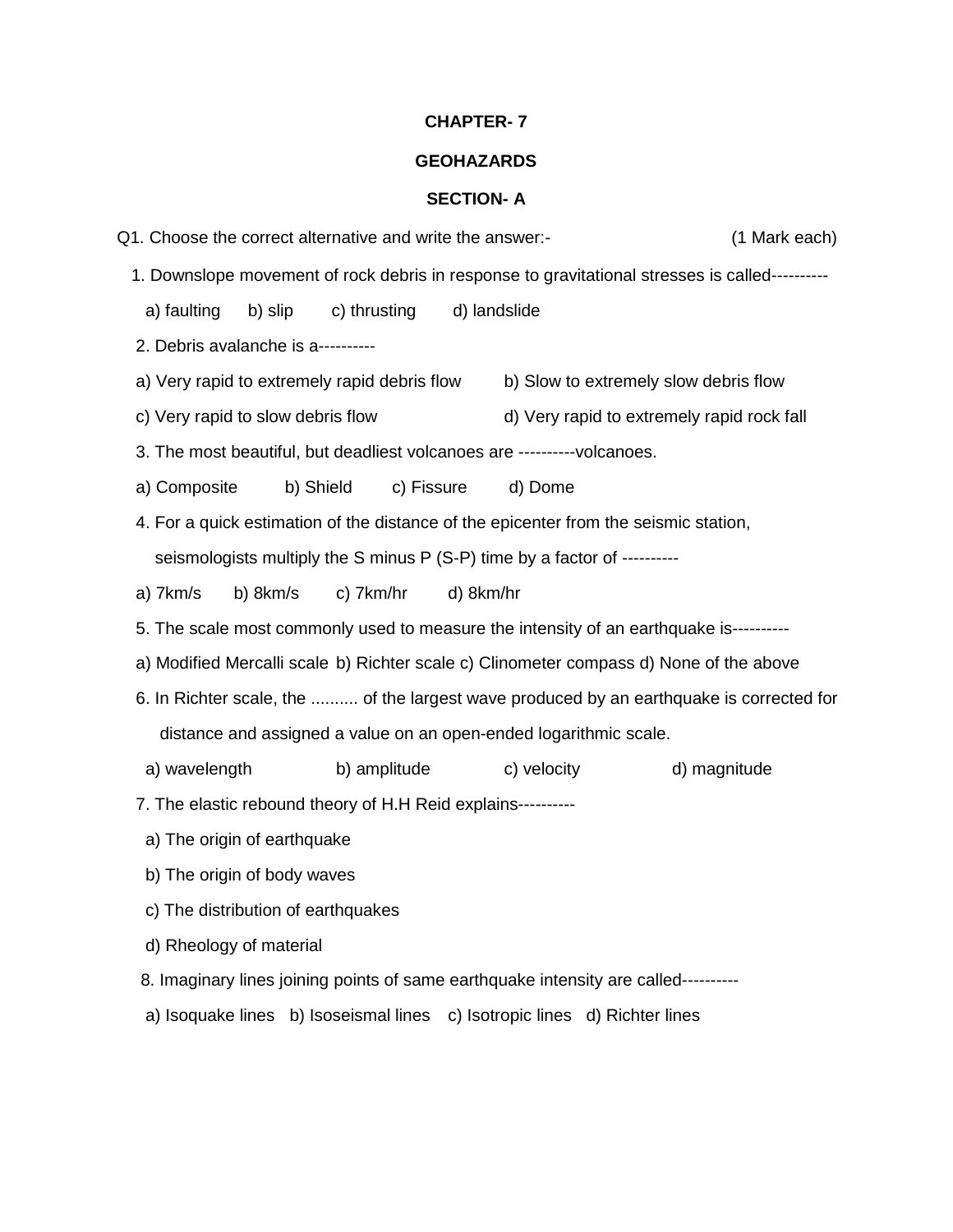- 9. The record of zig-zag lines representing seismic waves generated by an earthquake is called- ---------
- a) Seismograph b) Seismogram c) Seismic train d) Velocity graph

10. Shield volcanoes are----------

- i) the largest of the three types ii) gently sloping
- iii) built up of highly viscous granitic lavas iv) eruptions are generally non-explosive
- a) All statements are true b) statements i, ii and iv are true
- c) Statements ii, iii and iv are true d) statements i, iii and iv are true

**SECTION- B**

Attempt **any EIGHT** of the following questions:- (2 Marks each.)

- 1. What are tsunamis?
- 2. Earthquakes do not occur deeper than 700kms.Explain
- 3. S waves arrive after P waves at the recording station. Why?
- 4. Why are the 'L' waves more disastrous of all the seismic waves?
- 5. How does an Earthquake damage mountainous regions?
- 6. The Trans- Mediterranean belt runs through which region?
- 7. Describe the earthquake belt along which most of the deep focus earthquakes occur.
- 8. What is meant by magnitude of an earthquake?
- 9. What are body waves?
- 10. Which are the different types of landslides? Explain.
- 11. What are the characteristic features of a Composite volcano?
- 12. What are Lahars?

#### **SECTION- D**

#### Attempt **any THREE** of the following questions:- (4 Marks each)

- 1. Explain the terminology used in Seismology.
- 2. Explain the terms intensity and magnitude of an earthquake.
- 3. What are volcanoes? Give a brief description of its types.
- 4. What are landslides? What is the impact of geological structures on landslides?
- 5. Explain a) Prediction of volcanic activity b) Prevention and mitigation of volcanic hazard.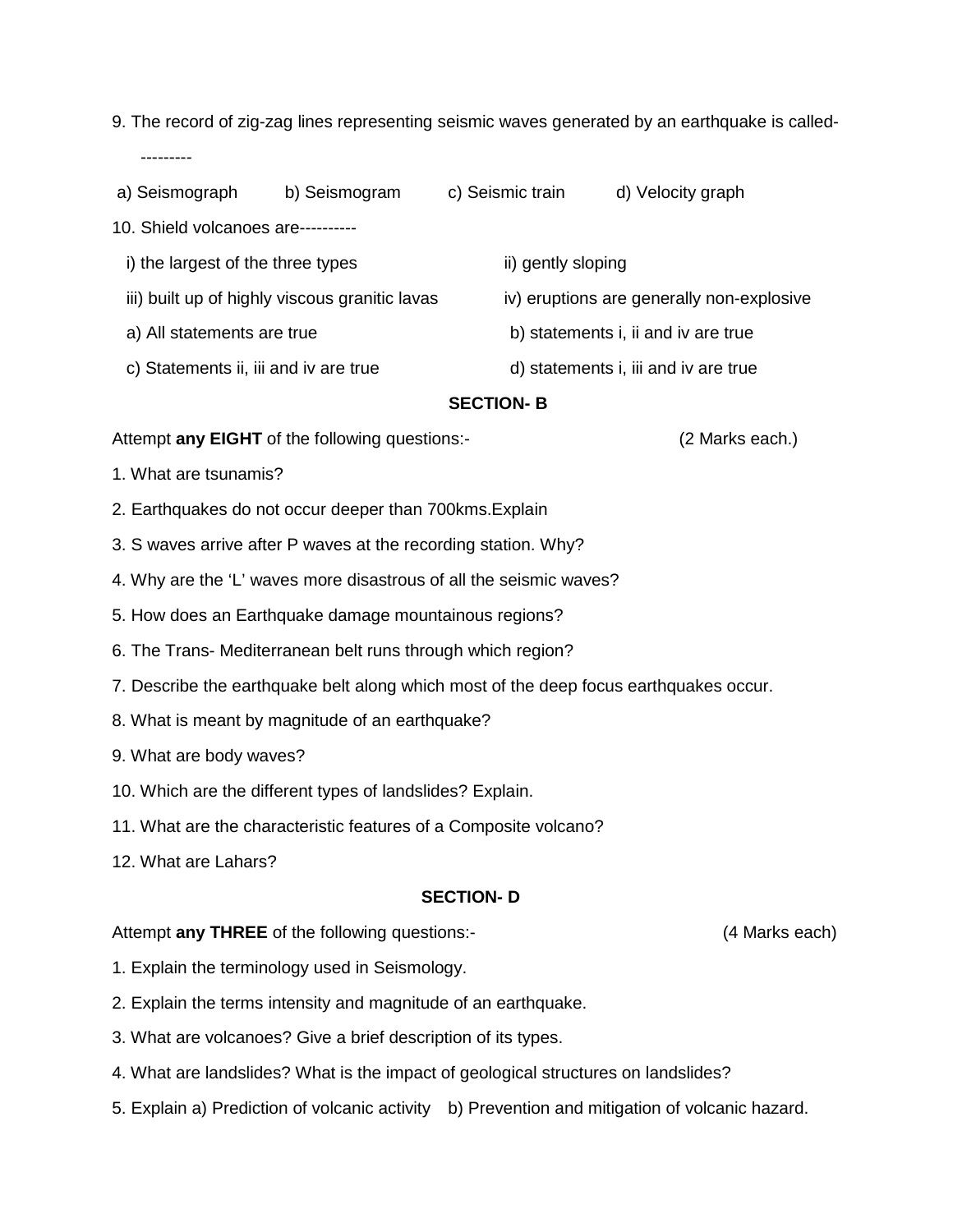## **REMOTE SENSING AND GIS**

## **SECTION - A**

| (1 mark each)<br>Q1. Choose the correct alternative and write the answer :-                                                |                                                                                  |            |              |                                   |            |                                  |  |  |
|----------------------------------------------------------------------------------------------------------------------------|----------------------------------------------------------------------------------|------------|--------------|-----------------------------------|------------|----------------------------------|--|--|
|                                                                                                                            | 1. National Remote Sensing Centre is located at ---------                        |            |              |                                   |            |                                  |  |  |
|                                                                                                                            | a. Mumbai                                                                        | b. Kolkata | c. Hyderabad |                                   | d. Chennai |                                  |  |  |
|                                                                                                                            | 2. Satellites carry a source of electromagnetic energy in the form of ---------- |            |              |                                   |            |                                  |  |  |
|                                                                                                                            | a. IRS<br>b. RADAR                                                               | c. MRI     | d. RISAT     |                                   |            |                                  |  |  |
|                                                                                                                            | 3. Visible and thermal range data is recorded by sensors called ---------        |            |              |                                   |            |                                  |  |  |
|                                                                                                                            | a. MSS b. LISS                                                                   |            | c.EME        | d. LISS                           |            |                                  |  |  |
|                                                                                                                            | 4. Almost all remote sensing satellites are placed in ---------                  |            |              |                                   |            |                                  |  |  |
|                                                                                                                            | a. GEO b. TCC                                                                    | c. UAV     | d. LEO       |                                   |            |                                  |  |  |
| 5. Vegetation in a standard FCC appears ----------                                                                         |                                                                                  |            |              |                                   |            |                                  |  |  |
|                                                                                                                            | a. Green                                                                         | b. Blue    | c. Infra-red | d. Red                            |            |                                  |  |  |
| 6. Distance between features, length of perimeter, area of a feature etc are GIS generic<br>questions related to --------- |                                                                                  |            |              |                                   |            |                                  |  |  |
|                                                                                                                            |                                                                                  |            |              |                                   |            |                                  |  |  |
| 7. The abbreviation GIS stands for ----------                                                                              |                                                                                  |            |              |                                   |            |                                  |  |  |
|                                                                                                                            | a. Geological Information System                                                 |            |              |                                   |            | b. Geographic Information System |  |  |
|                                                                                                                            | c. Geomorphological Information System                                           |            |              | d. Geophysical Information System |            |                                  |  |  |
| 8. Element of Image interpretation associated with relative lightness of color of                                          |                                                                                  |            |              |                                   |            |                                  |  |  |
| objects in imageries is ----------                                                                                         |                                                                                  |            |              |                                   |            |                                  |  |  |
|                                                                                                                            | a. Tone                                                                          | b. Shape   | c. Pattern   | d. Association                    |            |                                  |  |  |
|                                                                                                                            | 9. Element of Image interpretation which is scale-dependent is ---------         |            |              |                                   |            |                                  |  |  |
|                                                                                                                            | a. Shape                                                                         | b. Size    |              | c. Pattern                        | d. Tone    |                                  |  |  |